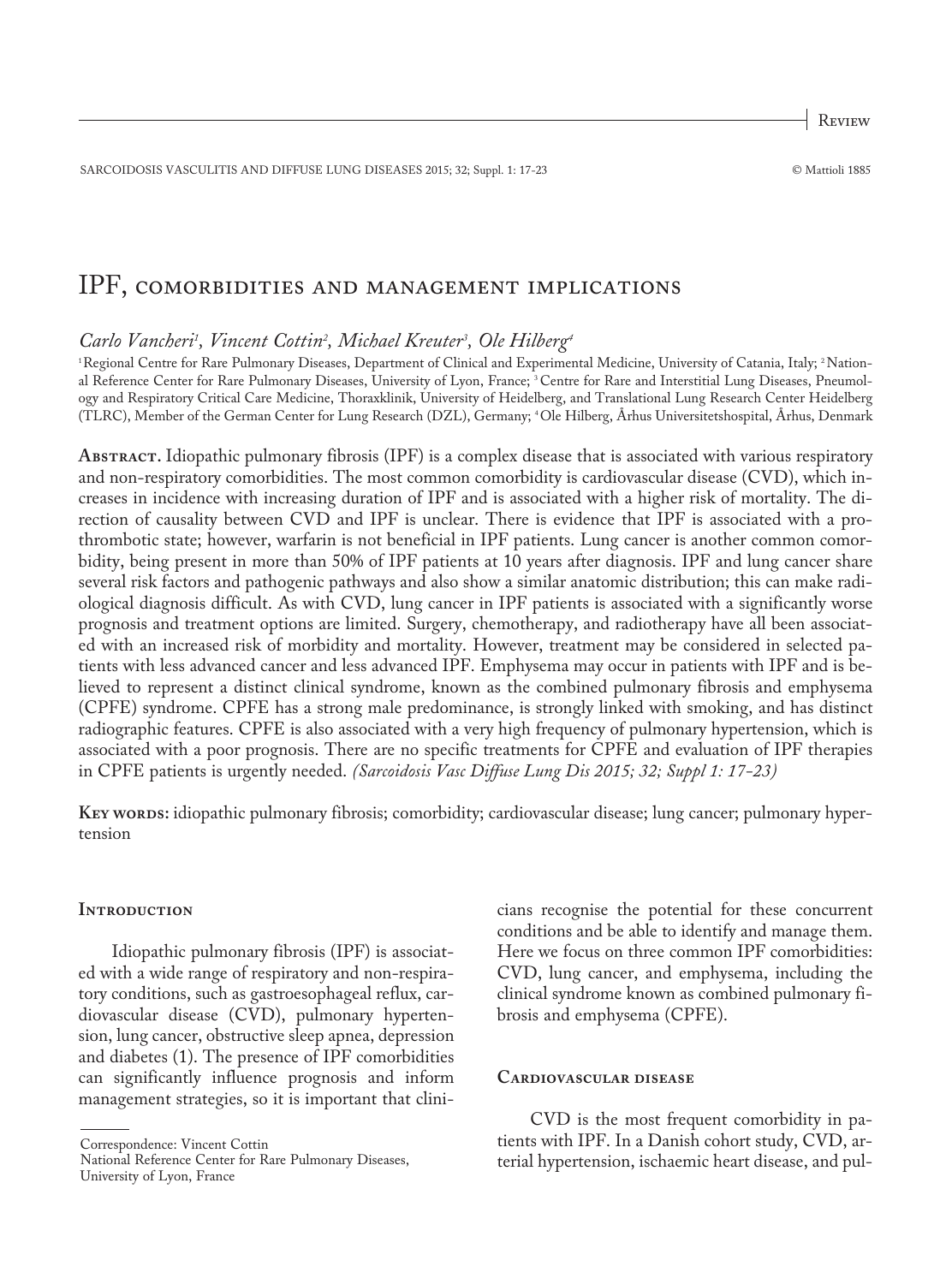monary hypertension were present in 20%, 15%, 13%, and 10% of IPF patients, respectively (Table 1) (1). Significantly, patients who developed CVD during follow-up were at increased risk of mortality compared with those who did not develop this comorbidity.

An earlier UK population-based study assessed the prevalence of vascular disease in people with IPF (2). It found that acute coronary syndrome (ACS), angina, atrial fibrillation, and deep vein thrombosis (DVT) were all significantly more prevalent among IPF patients than in the general population. These differences were present at the time of IPF diagnosis and became more pronounced during follow-up. As IPF progressed, there was a steady increase in the occurrence of vascular events, with the most marked increase seen for ACS and DVT (Figure 1).

While there is no doubt that IPF and CVD are correlated, the direction of causality is less clear. Does IPF favour the onset of a prothrombotic state or does a prothrombotic state favour the onset of IPF? There are several possible mechanisms by which IPF might lead to a prothrombotic state. For instance, hypoxia can lead to angina and arrhythmias; decreased mobility in patients with IPF is a risk factor for DVT; and the presence of IPF might distract medical attention from assessment of CV risk. Arguing against these putative mechanisms is the fact that patients with chronic obstructive pulmonary disease – another major respiratory disease that is also associated with hypoxia and decreased

**Table 1.** Comorbid diseases in patients with IPF (1)



**Fig. 1.** Cumulative incidence of acute coronary syndromes in IPF and control subjects (2)

mobility – have a much lower annual risk of venous thromboembolic disease than patients with IPF (3).

What is the evidence that a prothrombotic state favours the onset of IPF? We already know that the coagulation cascade is very important in the process of wound healing and that abnormal wound healing is a fundamental defect in IPF. Following injury, the coagulation cascade is activated, leading to production of fibrin, plasminogen and plasminogen inhibitors and the formation of a reticulum, with subsequent recruitment of fibroblasts. In normal wound

| Comorbid diagnosis      | At time of inclusion n (%) | Diagnosed during<br>follow-up $n$ $(\%)$ | Total n (%) |  |
|-------------------------|----------------------------|------------------------------------------|-------------|--|
| Cardiovascular disease  | 24 (20%)                   | 9(7%)                                    | 33 (27%)    |  |
| Arterial hypertension   | 18 (15%)                   | 4(3%)                                    | 22 (18%)    |  |
| Ischaemic heart disease | 16(%)                      | 6(5%)                                    | 22 (18%)    |  |
| Pulmonary hypertension  | 12 (10%)                   | 14 (11%)                                 | 26 (21%)    |  |
| Diabetes                | 11 (9%)                    | 10(8%)                                   | 21 (17%)    |  |
| Gastroesophageal reflux | 10 (8%)                    | $\Omega$                                 | 10 (8%)     |  |
| Depression              | 8(7%)                      | 20 (17%)                                 | 25 (21%)    |  |
| Osteoporosis            | 8(7%)                      | 10(8%)                                   | 18 (15%)    |  |
| Cerebral infarction     | 8(7%)                      | $3(2\%)$                                 | 11 (9%)     |  |
| Atrial fibrillation     | 5(4%)                      | 6(5%)                                    | 11 (9%)     |  |
| Lung cancer             |                            | 7(6%)                                    | 7(6%)       |  |
| Other cancers           |                            | 4(3%)                                    | 4(3%)       |  |

a Ischaemic heart disease, cerebral infarction, peripheral arteriosclerosis. Some patients had more than one diagnosis. B (n-1), rectum (n-1), prostate (n-2)

Reprinted with permission from Elsevier. Copyright © 2015 Respiratory Medicine. Hyldgaard C, Hilberg O, Bendstrup E. How does comorbidity influence survival in idiopathic pulmonary fibrosis? 2014; 108 (4): 647-53.

Reprinted with permission of the American Thoracic Society. Copyright © 2015 American Thoracic Society. Hubbard RB, Smith C, Le Jeune I, Gribbin J, Fogarty AW. The association between idiopathic pulmonary fibrosis and vascular disease: a population-based study. Am J Respir Crit Care Med 2008 Dec 15; 178 (12): 1257-61.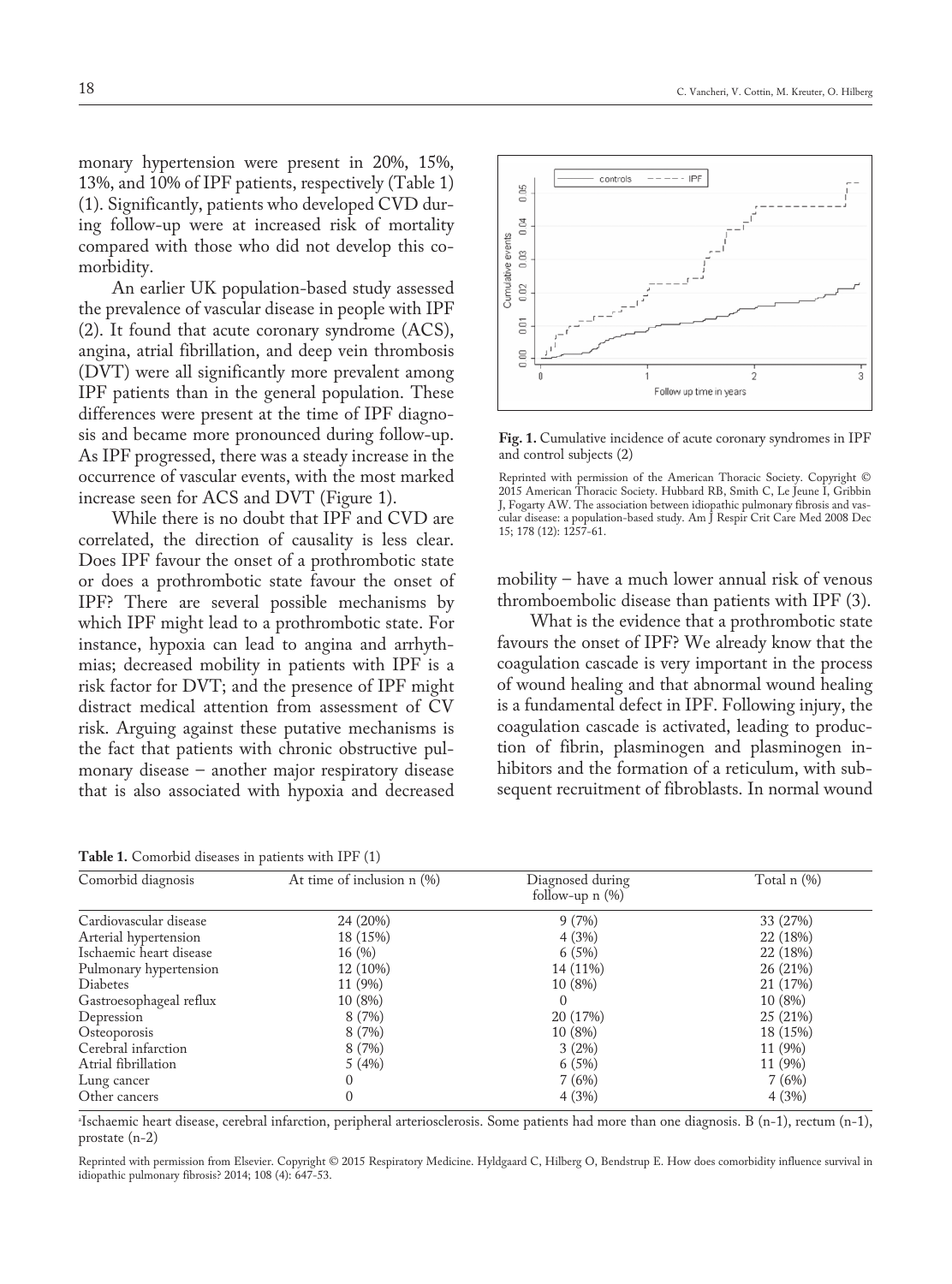healing, a point is reached where fibrinolysis increases and fibrin disappears; this does not occur in patients with IPF.

There is clinical evidence that IPF is associated with a prothrombotic state. In a case–control study, 80% of patients with IPF had a prothrombotic state (defined as the presence of at least one inherited or acquired clotting defect or marker of fibrinolytic dysfunction) (4). IPF patients were nearly five times more likely than general population controls to have a prothrombotic state; furthermore, IPF patients with a prothrombotic state tended to have more severe disease at diagnosis and a three-fold greater mortality during follow-up compared with IPF patients with no clotting defects. Thus, a profibrotic state in patients with IPF is highly relevant to disease progression and outcomes.

How might this occur? Thrombin is a potent promoter of fibroblast proliferation and extracellular matrix deposition; it also promotes the differentiation of fibroblasts into myofibroblasts. Thrombin and the coagulation cascade are therefore highly involved in the fibrotic process (5). There is evidence for this *in vivo*: studies show that fibrinolytic activity is reduced in the lungs of people with IPF (6). It has also been demonstrated *in vivo* that plasminogen activator inhibitor-1 is overexpressed by type-2 pneumocytes within honeycomb lesions (7).

Given the high prevalence of a prothrombotic state observed in people with IPF, it seems rational to use anticoagulants in these individuals. Yet, surprisingly, a trial of warfarin in IPF patients who lacked other indications for anticoagulation found that treatment did not reduce all-cause mortality or hospitalisation compared with placebo. Conversely, warfarin was actually associated with an increased risk of mortality in this population (8). A similar result was seen in a Danish IPF cohort, in which patients receiving anticoagulation had significantly higher mortality than their non-anticoagulated counterparts (1). Therefore, the issue of causality relating to IPF and a vascular disease remains unresolved.

#### **Lung cancer**

Lung cancer is a frequent comorbidity in IPF, with a higher incidence and reduced survival in IPF compared to other IIPs (9). Estimates of the prevalence of lung cancer in IPF vary widely, from 5% to 20%, and depends on the duration of follow-up and therefore on survival. In a population of Italian IPF patients, 13% had lung cancer; the most frequent histologic subtypes were peripheral squamous cell carcinoma and adenocarcinoma (10). Interestingly, the cumulative incidence of lung cancer increases strikingly over time, from around 3.3% at 1 year after IPF diagnosis to 15.4% at 5 years and 54.7% at 10 years (11). In this study, age at initial IPF diagnosis was a significant independent factor predicting the development of lung cancer.

IPF and lung cancer share many of the same risk factors – older age, male sex, and smoking. They also share many pathogenic pathways, including genetic and epigenetic alterations, tissue invasion, uncontrolled proliferation, and activation of specific signal transduction pathways (Figure 2) (12). In IPF patients with lung cancer, tumours are typically subpleural or peripheral and close to or within honeycomb and fibrotic areas. Less often, the appearance is of isolated areas of ground glass. This can make radiological diagnosis of lung cancer difficult, especially at the time of the first high-resolution computed tomography (HRCT) scan (Figure 3).

The development of lung cancer in patients with IPF heralds a significantly worse prognosis. In a recent study, survival at 1 and 3 years after IPF diagnosis was 78% and 52%, respectively, in patients with lung cancer versus 92% and 70%, respectively, in those without lung cancer (Figure 4) (10). Despite the poor prognosis, the decision about whether and how to treat lung cancer in IPF is extremely difficult since any lung cancer treatment is associated with significant toxicity (9). Surgery has been shown not to improve survival (13). Furthermore, acute exacerbations of IPF are a well-described complication following lung resection, with an incidence of approximately 15% and mortality of 100% in some studies (14).

The role of chemotherapy in IPF is controversial. A paclitaxel/carboplatin regimen has been evaluated in patients with idiopathic interstitial pneumonias and advanced non-small-cell lung cancer and found to be as effective and well tolerated as in patients without idiopathic interstitial pneumonia (15). In this study, the overall response rate was 61%, median progression-free survival was 5.3 months, and just one patient (5.3%) experienced an acute exacerbation of idiopathic interstitial pneumo-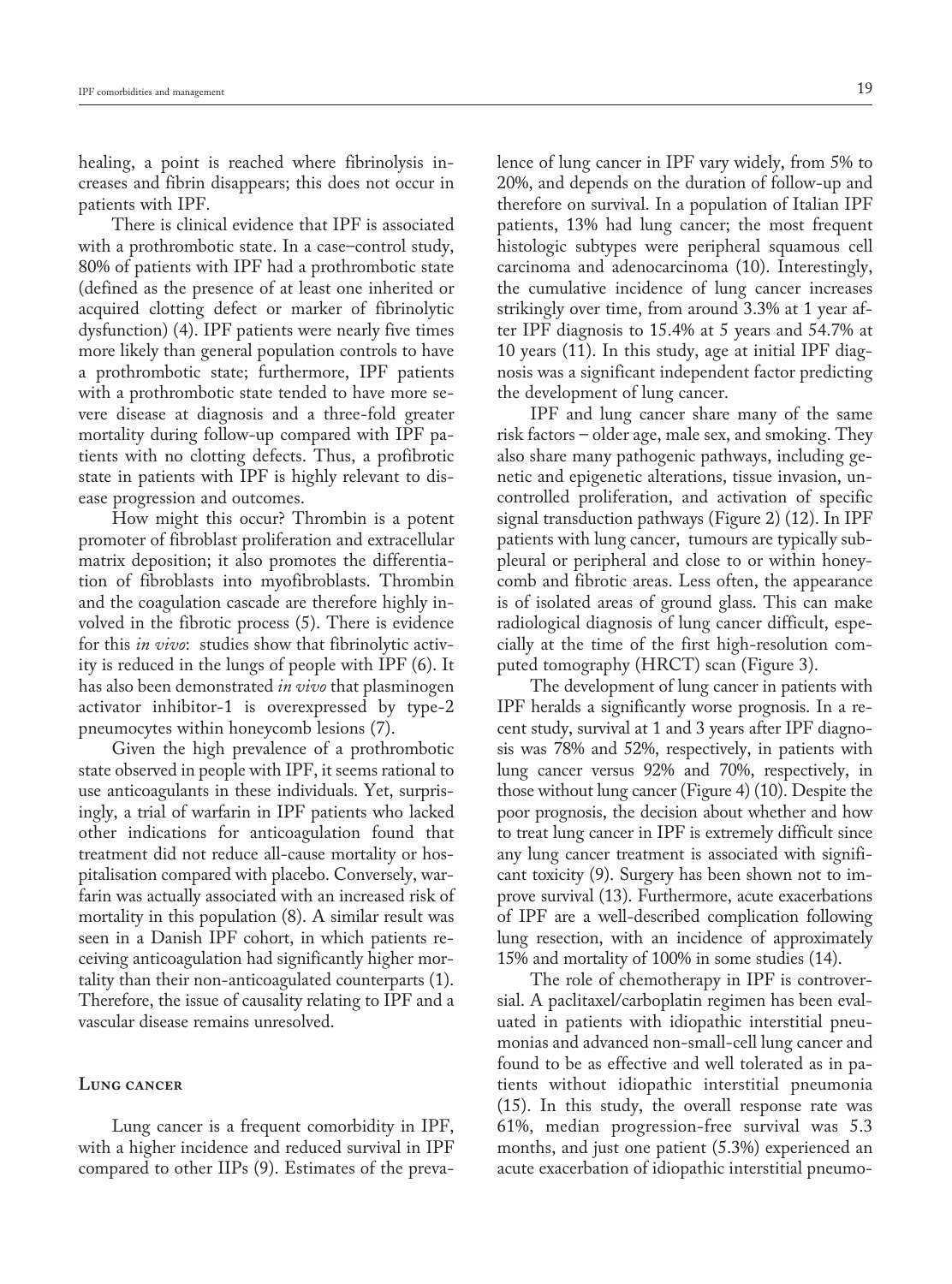| Genetic<br>alterations             | Tumour suppressor gene<br>٠<br>mutations<br>Telomere shortening<br>٠                                                                                          | P53,FHIT,<br>microsatellite<br>instability,                                       |
|------------------------------------|---------------------------------------------------------------------------------------------------------------------------------------------------------------|-----------------------------------------------------------------------------------|
|                                    |                                                                                                                                                               | microRNA<br>alterations                                                           |
| Epigenetic<br>alterations          | Hypermethylation of the Thy-1<br>٠<br>promoter region                                                                                                         | (Loss of Thy-1<br>protein) invasive<br>behaviour of<br>fibroblasts                |
| <b>Tissue</b><br>invasion          | Myofibroblasts recruitment and<br>$\bullet$<br>differentiation<br>Myofibroblasts infiltrative ability<br>Expression invasive molecules                        | Myofibroblasts<br>behaviour<br>Invasive molecules<br>(HSP-27, laminin,<br>fascin) |
| Uncontrolled<br>proliferation      | Self-sufficiency in growth<br>٠<br>signals<br>Insensitivity to growth inhibitory<br>signals<br>Evasion of apoptosis<br>Altered cell to cell<br>communications | Autocrine TGF- β<br>production<br>Connexin 43<br>reduction                        |
| Signal<br>transduction<br>pathways | Activation Wnt/β-catenin<br>٠<br>pathway<br>Activation of P13K/PTEN-AKT<br>pathway<br>Activation of tyrosine kinases                                          | Proliferation,<br>differentiation,<br>activation                                  |

**Fig. 2.** Cancer and IPF share common pathogenic pathways (12) With permission of Publisher.

nia following treatment. However, another study reported an acute exacerbation rate of 30% together with a high rate of grade 5 pulmonary toxicity (16). Acute exacerbations of IPF have also been reported following radiotherapy for lung cancer (17).

In the absence of effective and safe treatment options, the management of patients with IPF and lung cancer should comprise annual HRCT imaging; advice on reducing risk factors (e.g., smoking); regular evaluation of lung function and performance status; and accurate cancer staging. Treatment of lung cancer may be considered in a small group of patients – typically those with less advanced cancer and less advanced IPF, in whom surgery or radiotherapy may be helpful. Unfortunately, the 2011 ATS/ERS/JRS/ALAT guidelines offer no practical guidance on this issue, citing lack of evidence (18).

#### **Emphysema and CPFE**

The co-occurrence of emphysema and IPF is believed by some to be a distinct entity that represents a clinical syndrome, termed the combined pulmonary fibrosis and emphysema (CPFE) syndrome (19). This view is challenged by others, who argue that comorbid emphysema and IPF simply represent the co-occurrence of two separate diseases.

A syndrome may be defined as a collection of signs and symptoms that are associated with certain clinical manifestations and disease behaviours. Using these criteria, comorbid emphysema and IPF is indeed a syndrome: it has a high male predominance and a strong link with smoking, it exhibits radiographic diagnostic features (namely, emphysema of the upper lobes and opacities suggesting fibrosis),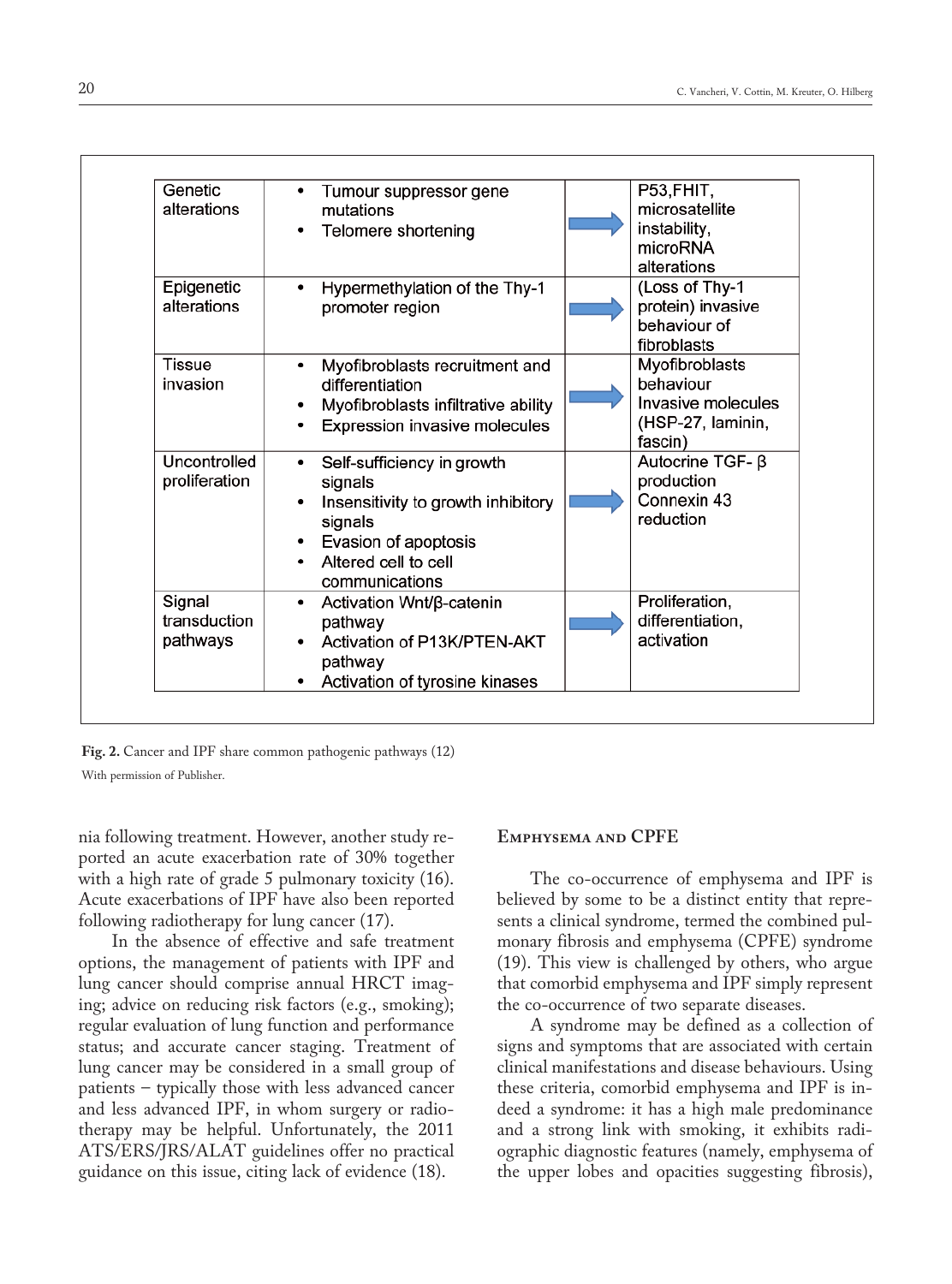

**Fig. 3.** Lung cancer and IPF (12)

With permission of Publisher.

and there is high prevalence of comorbid pulmonary hypertension (19).

In a study of 365 patients with IPF, several clinical characteristics differed according to the presence or absence of emphysema. Patients with emphysema were significantly more likely to be current or former smokers, had higher lung volumes and lower  $DL<sub>co</sub>$ , lower fibrosis scores, and were much more likely to have pulmonary hypertension and to need long-term oxygen therapy (20).

Importantly, the aetiology of CPFE is heterogeneous. As well as male sex and smoking, CPFE



**Fig. 4.** Survival of IPF patients with and without lung cancer (time 0 is diagnosis of IPF for both groups) (10)

Reproduced with permission from the American College of Chest Physicians. Tomassetti S, Gurioli C, Ryu JH, et al. The impact of lung cancer on survival of idiopathic pulmonary fibrosis. Chest 2015 Jan 1; 147 (1): 157-64.

may occur in people with systemic diseases (such as connective tissue disease and vasculitis) and there may be a genetic predisposition. CPFE has also been described in other contexts, in the presence or absence of tobacco smoking, such as in people with occupational exposure to agrochemical compounds, coal dust, talc or asbestos (21,22).

There is emerging evidence that CPFE has a genetic component. This is supported by the epidemiology, which shows a strong male predominance with a male to female ratio of 9 to 1 (23). There has been a case report of a heterozygous mutation in the surfactant protein-C (*SFTPC*) gene in a woman with CPFE (24). In addition, both fibrosis and emphysema are associated with shorter telomeres, and CPFE has recently been reported in a family with a mutation in the telomerase (*TERT*) gene (25).

Imaging patterns in patients with CPFE differ from those with IPF, being characterised by very tight interconnections between areas of fibrosis and emphysema. Both the honeycombing and the emphysema seen in CPFE are unlike those seen in the lone diseases (Figure 5). Furthermore, smoking-related interstitial fibrosis has a distinctive pathologic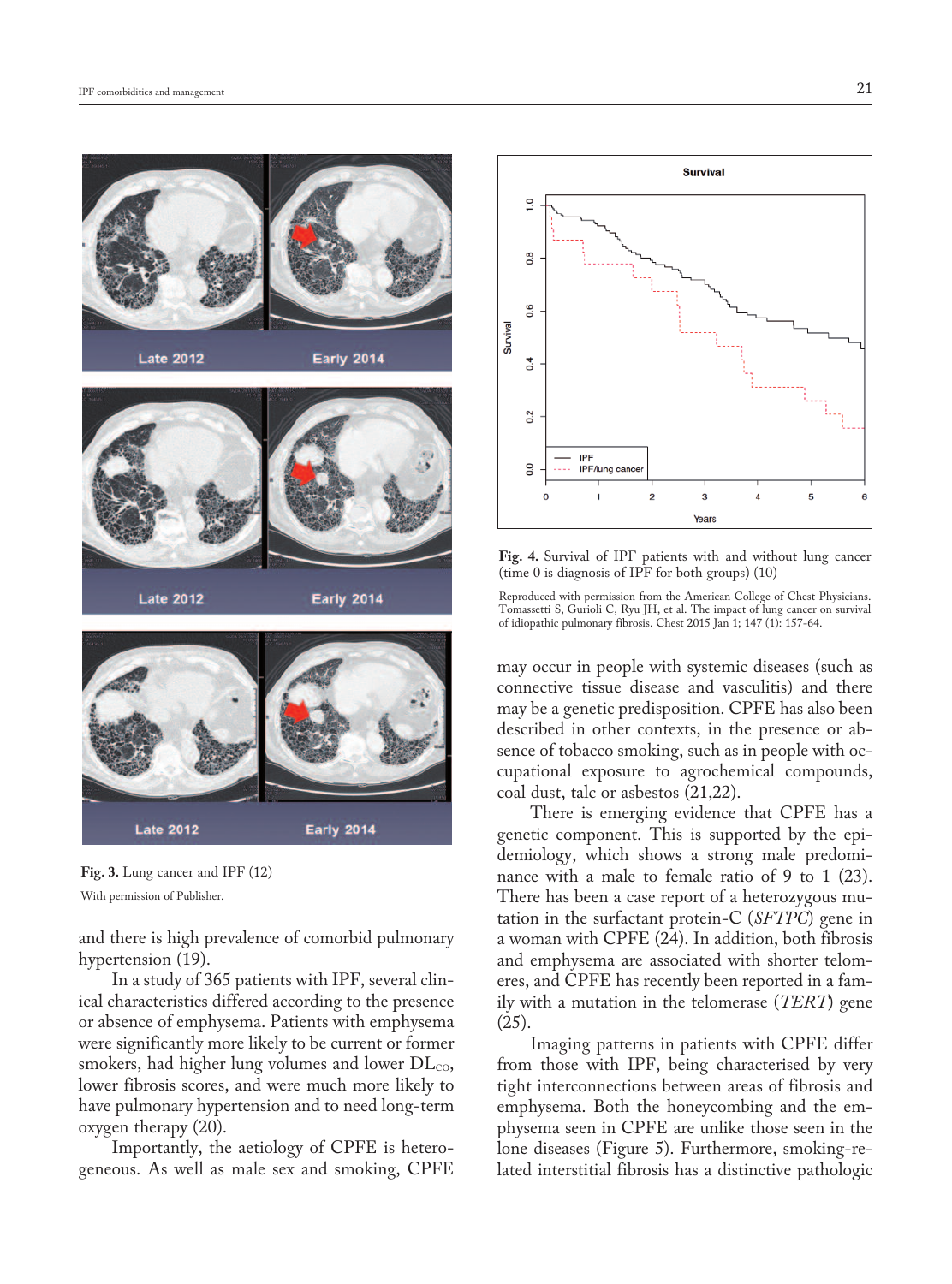

**Fig. 5.** Imaging patterns in CPFE differ from those in lone IPF. A, paraseptal is present in the upper zones, with mild interstitial changes; B, marked subpleural emphysema with mild ground glass opacity; C, admixture of reticulation and emphysema; D, fibrotic changes including reticulation and traction bronchiectasis, and thick walled large cysts of the lower zones of the lung

pattern that is unlike usual interstitial pneumonia (UIP) or non-specific interstitial pneumonia (NSIP). Instead, it is characterised by marked thickening of the alveolar septa and thick collagen bundles with a distinctive hyalinised quality (26).

CPFE is associated with a variety of comorbidities and complications (Figure 5). The risk of pulmonary hypertension is around six times higher in patients with comorbid emphysema and IPF versus IPF alone (27). Development of this complication is a critical determinant of prognosis; in one study of patients with CPFE, survival at 5 years was 25% in those with pulmonary hypertension at diagnosis versus 75% in those without (19).

By contrast, it has not been demonstrated that emphysema impacts survival in IPF; in one study with adjustment for the severity of fibrosis at imaging, there was no significant difference in survival between IPF patients with and without emphysema (20). Other studies have found conflicting results due to methodological issues.

CPFE is also associated with an increased risk of developing lung cancer. In a series of 47 patients with CPFE with lung cancer, all of whom were smokers, a pathological diagnosis of lung cancer was obtained in only 38 patients (81%) due to the underlying parenchymal lung disease. Overall, 20 patients could not receive standard-of-care treatment for lung cancer and median survival was just 7.6 months from cancer diagnosis (28).

There are currently no specific management recommendations for CPFE beyond smoking cessation and use of bronchodilators. Trials in patients with IPF use FVC as the primary endpoint, and are thus not relevant to CPFE. Specific assessment of pirfenidone and nintedanib in CPFE is urgently needed.

#### **Conclusion**

Patients with IPF should be carefully assessed for comorbidities, the most significant of which are cardiovascular disease and lung cancer. Both these comorbidities are associated with a significantly worse prognosis and are difficult to treat, with few established therapeutic options. Anticoagulation has been shown to increase mortality in patients with IPF. Meanwhile, in IPF patients with lung cancer, surgery, chemotherapy, and radiotherapy have all been linked with severe toxicity and especially acute exacerbations, which may be fatal. Emphysema is a less common comorbidity in IPF that is considered to represent a distinct clinical syndrome, known as CPFE. CPFE differs from IPF in several respects, including its strong male predominance, strong link with smoking, and very high prevalence of pulmonary hypertension. As with CVD and lung cancer, there are currently no specific management recommendations and assessment of pirfenidone and nintedanib in CPFE is urgently needed.

#### **References**

- 1. Hyldgaard C, Hilberg O, Bendstrup E. How does comorbidity influence survival in idiopathic pulmonary fibrosis? Respir Med 2014 Apr; 108 (4): 647-53.
- 2. Hubbard RB, Smith C, Le Jeune I, Gribbin J, Fogarty AW. The association between idiopathic pulmonary fibrosis and vascular disease: a population-based study. Am J Respir Crit Care Med 2008 Dec 15; 178 (12): 1257-61.
- 3. Sprunger DB, Olson AL, Huie TJ, et al. Pulmonary fibrosis is associated with an elevated risk of thromboembolic disease. Eur Respir J 2012 Jan; 39 (1): 125-32.
- 4. Navaratnam V, Fogarty AW, McKeever T, et al. Presence of a prothrombotic state in people with idiopathic pulmonary fibrosis: a population-based case-control study. Thorax 2014 Mar; 69 (3): 207-15.